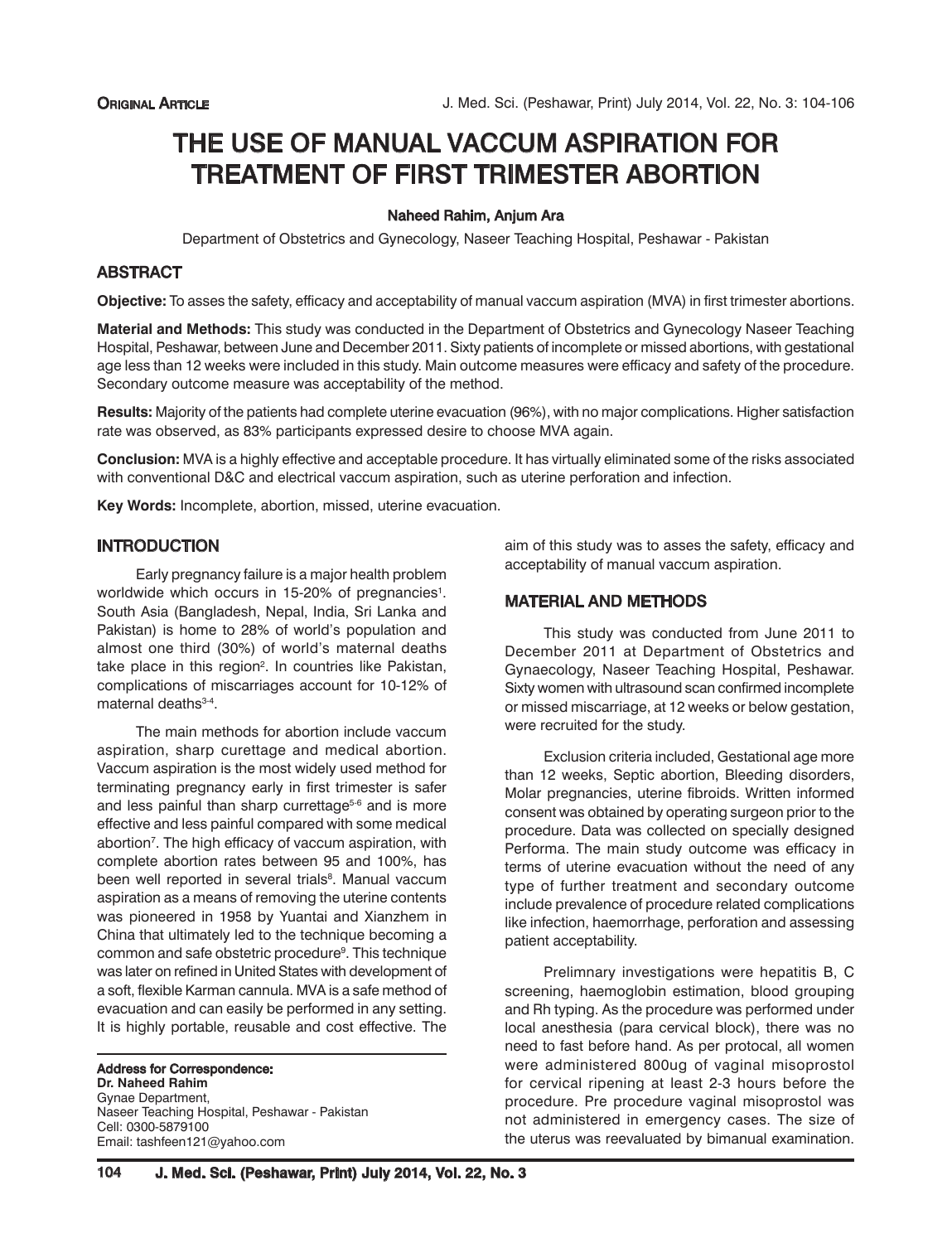Size of the cannula was selected varying from 4-12 mm to snugly fit the cervical canal. Charged syringe (Ipas MVA aspirater) was attached to the cannula, the pinched valves released allowing the vaccum to get transferred to the uterine cavity. Contents of the cavity were evacuated by using rotatory and back and forth movements of the cannula. Appearance of red pink foam or bubbles, absence of more products getting aspirated and a feeling of uterus contracting around the cannula were considered as signs of completion of procedure.

Immediately, post procedure 50-100mg diclofenac was given for pain relief. Anti D prophylaxis was administered to all Rh –ve women. The patient's experience was evaluated by asking questions on acceptability and satisfaction. Patients were discharged after 2-3 hours. All the patients were asked to come for follow up after 10 days.

## RESULTS

A total of sixty patients were included in the study. Majority of the patients were in the age group 20-30 yrs (53%). Nineteen (31.6%) were multipara and 11(18%) were grandmultipara, as shown in Table 1. The main indication for MVA was missed abortion (48%). Table 2 shows that there were no cases of uterine perforations however 2 (3%) patients had incomplete evacuation. One patient was readmitted due to infection, which was treated accordingly.

The data showed high acceptability for MVA among patients. Majority of the patients were satisfied

| Table 1: Distribution of study subjects according |                   |  |
|---------------------------------------------------|-------------------|--|
|                                                   | to age and parity |  |

| Age           | <b>MVA percentage</b> |
|---------------|-----------------------|
| <20 in years  | 12 (20%)              |
| 20-30         | 32 (53.3%)            |
| $31 - 40$     | 10 (17%)              |
| >40           | 6(10%)                |
| <b>Parity</b> | <b>MVA percentage</b> |
| $<$ 5         | 30 (50%)              |
| $5 - 7$       | 19 (32%)              |
| >7            | 11 (18.3%)            |

#### **Table 2: Efficacy and complications**

| <b>Efficacy &amp; Complications</b> | Number and<br>percentage |
|-------------------------------------|--------------------------|
| Success (Complete evacuation)       | 58 (96%)                 |
| Incomplete evacuation               | 2(3%)                    |
| Infection                           | 1 $(1%)$                 |
| Perforation of uterus               | $0(0\%)$                 |

## **Table 3: Satisfaction and acceptability of patients**

| Variable                                      | <b>MVA</b>  |  |  |  |
|-----------------------------------------------|-------------|--|--|--|
| <b>Overall satisfaction</b>                   |             |  |  |  |
| Very satisfied                                | 46 (77%)    |  |  |  |
| Satisfied                                     | 13 (21.6%)  |  |  |  |
| Unsatisfied                                   | 1 $(1.6\%)$ |  |  |  |
| Acceptability (would choose the method again) |             |  |  |  |
| Yes                                           | 50 (83.3%)  |  |  |  |
| No                                            | 3(5%)       |  |  |  |
| Not done                                      | 7 (11.6%)   |  |  |  |

with their treatment. When asked about future selection for MVA, 83.3% users opted for it , as shown in Table 3. Most of procedures were done by consultants and the average post procedure hospital stay of patients was 2-3 hour.

## **DISCUSSION**

MVA has been used internationally for more than 30 years and has been shown to be safe and effective for early abortion<sup>10</sup>. It is simple, portable, reusable and available at a low cost<sup>11</sup>. Despite of all these benefits it is not being commonly used in hospitals because of the unfamiliarity of the doctors with its use. There is only a sparse local data on MVA. It is being used in our department for the last two and half years, and we have found it highly effective and free of any major complications. World Health Organization recommends use of MVA as an effective method of uterine evacuation in the first trimester and encourages it in developing countries<sup>12</sup>.

Efficacy of MVA in our study is 96%, various other trials, conducted locally and internationally, reported 95- 100% efficacy with MVA4,7,13,16. These results correlate with the finding of our study. Rate of incomplete evacuation after MVA is reported to be 2-3%14,15. Data from our study shows minimal complications; incomplete evacuation (3%), post procedure infection (1%) and no case of uterine perforation. A Meta analysis based on the results of 10 studies involving 1660 women has compared MVA with electrical vacuum aspiration (EVA) & has shown 97.9% success rate with MVA vs 97.5% with EVA<sup>17</sup>.

Fonseca et al conducted a study comparing conventional D&C with MVA, their study concluded that patients treated with MVA needed 77% less hospital stay and consumed 4% less hospital resourses than patients treated with D&C<sup>18</sup>. Hence MVA has virtually eliminated some of the risks associated with traditional D&C such as infection and uterine perforation. As manual vaccum aspiration is an effective and safe procedure so midwives and nurses can easily be trained and this